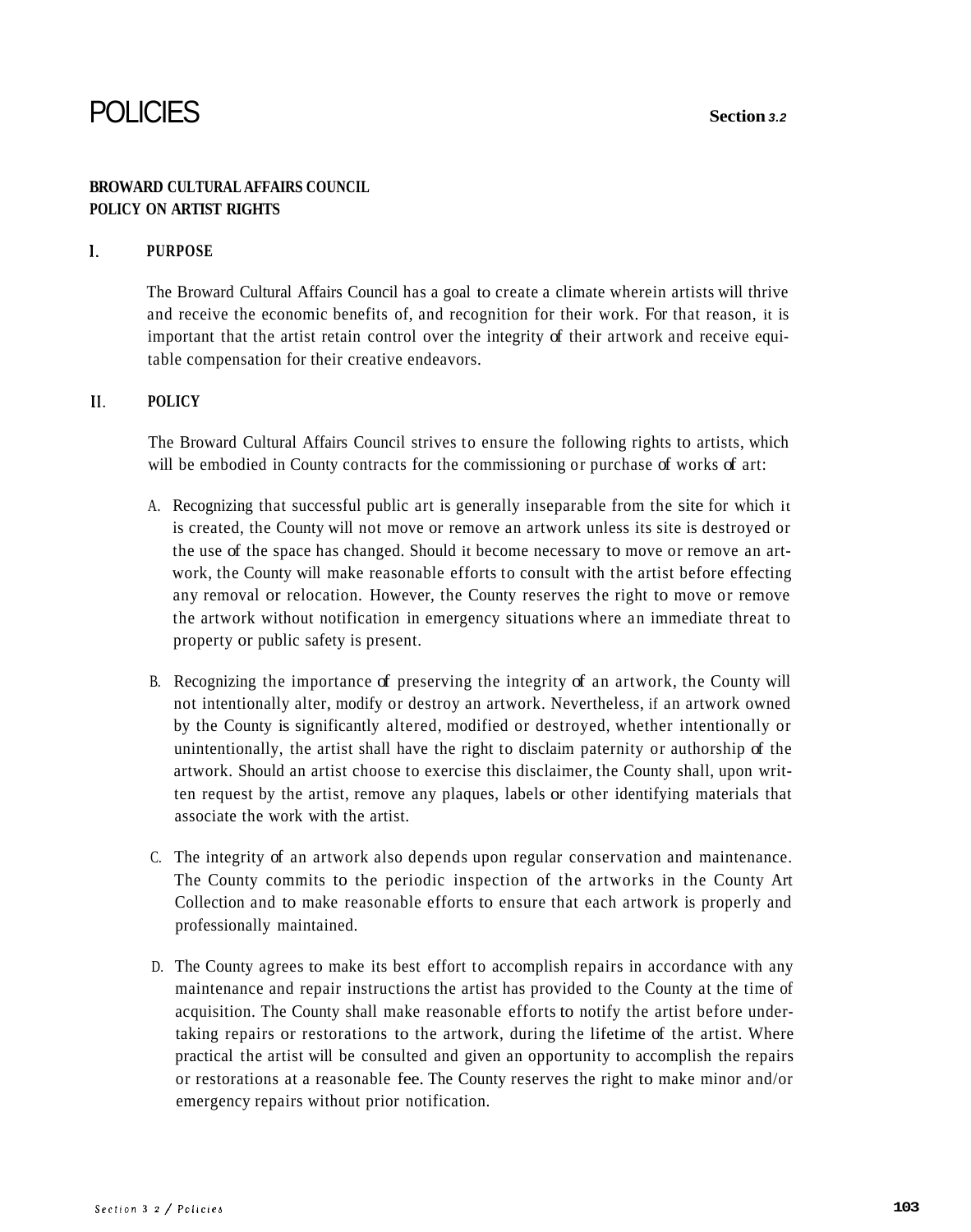- E. The artist retains all copyrights associated with artworks acquired by the County. The County agrees that it will not copy or reproduce the artwork in any way, or permit third parties to do so, without the prior written permission of the artist. Notwithstanding this policy, the County reserves the right to make photographs or other two-dimensional representations **of** the artwork for public, non-commercial purposes, such as catalogues, brochures and guides. Any commercial uses, such as images of the artist's work on Tshirts, coffee mugs, souvenirs or other items intended for sale, shall require the prior written permission **of** the artist.
- **F.** Recognizing that many contemporary public artworks are manufactured by skilled craftsmen or other third party contractors, the County will make every effort to permit the artist to exercise quality control and supervision **of** the actual construction or fabrication of the artwork, if the artwork is being fabricated or manufactured under contract to the County.

# **BROWARD CULTURAL AFFAIRS COUNCIL POLICY ON COMMUNITY OUTREACH**

## **I. PURPOSE**

The Broward Cultural Affairs Council recognizes that public art often takes forms that challenge public awareness. The long term success or failure of the public art and design program may depend upon significant efforts on the part of the Cultural Affairs Division to reach out to the public in the form of community outreach and public education programs. These efforts can create a context in which the citizens can better understand and appreciate the artworks.

#### **11. POLICY**

The Broward Cultural Affairs Council will commit to making meaningful community outreach and public education a part **of** every public art and design project. This will ensure that the citizens of Broward County have full access to the artworks created under this program. Possible activities might be:

- A. Efforts to raise the level of general awareness about public art, such as slide lectures or presentations to various community groups and service organizations; a regular program of media coverage; and periodic "townhall" meetings in Commission districts.
- B. Community involvement in the artist selection process, including appropriate community meetings before the project is defined; community representation on the artist selection panels; community co-sponsorship **of** public art and design projects; and public "unveilings" or dedications.
- C. More formal public education programs, including design competitions and design awards: sponsorship of public art lectures by local museums and galleries; guided tours **of** public art in the County; and periodic symposia on public art and urban design.